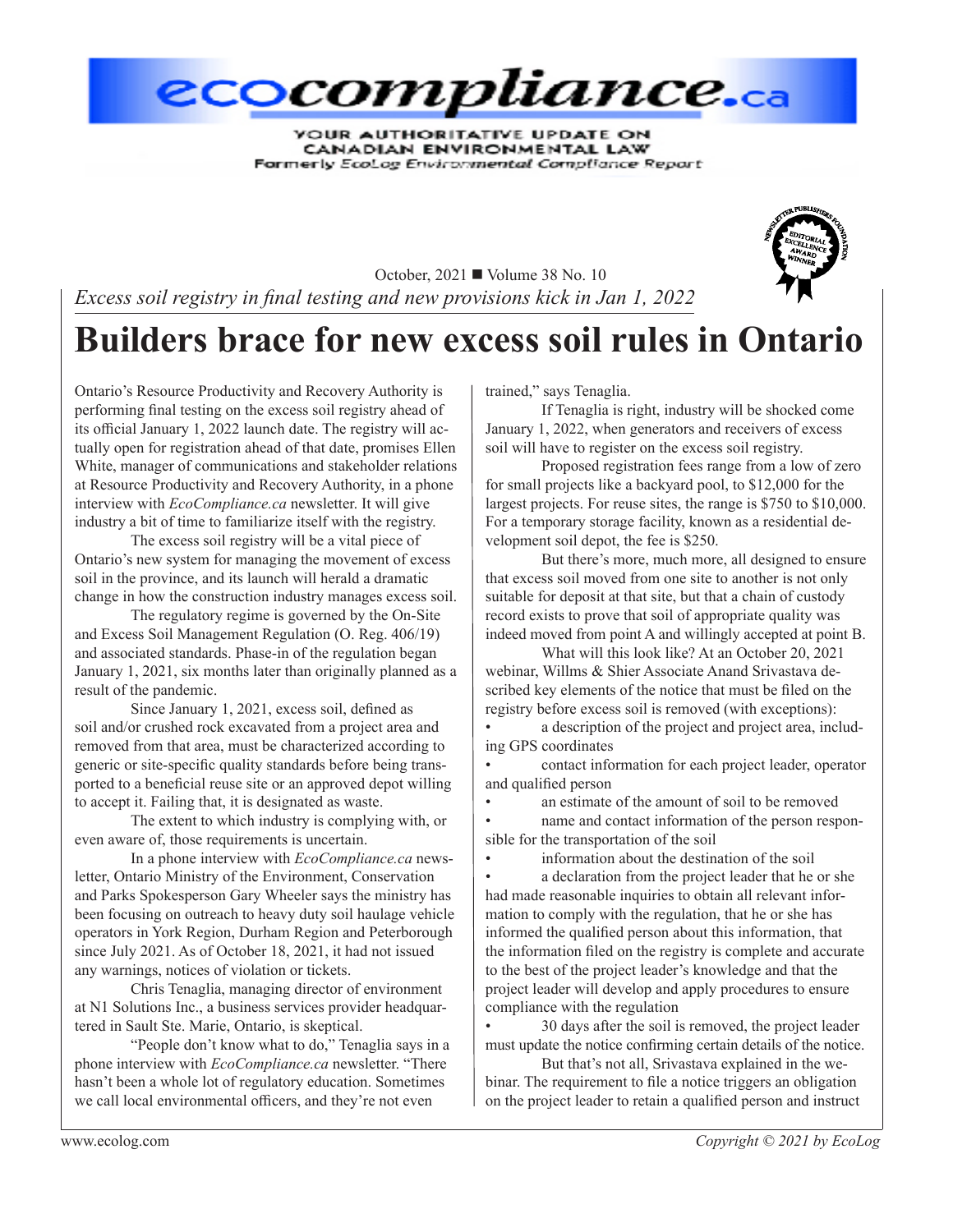that person to prepare as many as four separate reports and plans dealing with the soil on-site and its possible destination off-site. The project leader must also develop and implement a system that tracks excess soil from its excavation site to its destination.

Information on what must be captured by the tracking system is found in the "Rules for Soil Management and Excess Soil Quality Standards" [**https://files.ontario.ca/ mecp-soil-rules-en-2020-12-21.pdf**], which is incorporated by reference into the regulation.

And then, there's January 1, 2025. As of that date, all excess soil that meets reuse standards will have to be reused. Landfills will be banned from accepting reusable soil except for quantities needed for maintenance, such as cover, roads or berms.

Full responsibility for compliance falls squarely on the shoulders of the project leader, defined in the regulation as "the person or persons who are ultimately responsible for making decisions relating to the planning and implementation of the project."

Typically, a project leader will not have hands-on responsibility for excess soil management, explains Talia Gordner, partner at McMillan LLP in Toronto, in a phone interview with *EcoCompliance.ca* newsletter. That responsibility will fall to a contractor or a subcontractor. But making the project leader the person or persons responsible for compliance will help with enforcement.

"It can avoid a lot of the finger-pointing between all of the involved parties," Gordner explains.

It also compels project leaders to think about soil movement before the project gets underway, explains Jeff Goldman, principal and corporate director of the soil management software company SoilFLO, in a phone interview with *EcoCompliance.ca* newsletter.

Goldman, who has been involved in consultations with government over the management of excess soil for the past eight years, admits "there's a lot of anxiety within the industry now about who will be designated the project leader."

All of these upcoming provisions have an impact on construction contracts, Srivastava explained in the webinar. Parties cannot contract out of their legal responsibilities. The project leader will ultimately be accountable for compliance with the regulation, no matter what a contract says.

However, parties can negotiate and contractually agree to cover costs arising from ministry orders and prosecutions, and even civil liability, Srivastava said in the webinar. He also encouraged the use of environmental insurance as a backstop.

The regulation also includes an important grandfathering provision. As the regulation currently stands, contracts entered into prior to January 1, 2021 are exempt from the notice requirement and, as a consequence, from many of the onerous provisions that a notice triggers.

However, an amendment (O. Reg. 775/20) to the

regulation will take effect on January 1, 2022, extending that grandfathering date to January 1, 2022. Those exemptions will remain effective until January 1, 2026.

The extension of the grandfathering date is no secret. One would expect a headlong rush to sign contracts prior to the January 1, 2022 date.

That doesn't appear to have happened, says Gordner. It may suggest that the construction industry isn't paying close enough attention to the upcoming changes, but she says it's more likely because of the complexity of big construction projects.

"You have to know exactly what your project is going to involve," she says. "I think it's hard to push that forward just for the grandfathering."

But pushing that thinking forward is precisely what the excess soil regulation is intended to do. Goldman says that for too long the movement of excess soil has been treated as a cost of doing business, a line item on a pro forma.

"It's a pain in the rear," he says. "It's something I have to get rid of."

The requirement for characterization, the detailed tracking, the emphasis on beneficial reuse, the excess soil registry, are all intended to redefine excess soil as a resource, something to be managed, not disposed of.

The issue isn't regulation, or even the complexity of the tracking requirements. Those can change, Goldman says.

The bigger issue is whether advance planning for excess soil management is a good idea. In his opinion, it clearly is.

*by Mark Sabourin*

## **NB drafts standard for reporting, reducing greenhouse gas emissions**

The government of New Brunswick has released for public review and comment the draft Reporting and Reduction of Greenhouse Gas Emissions Standard (**https://www2.gnb.ca/ content/dam/gnb/Departments/env/pdf/Climate-Climatiques/the-reporting-and-reduction-of-greenhouse-gasemissions-standard.pdf**) to support its output-based pricing system for large emitters.

The draft standard is under the Reduction of Greenhouse Gas Emissions Regulation - *Climate Change Act* (N.B. Reg. 2021-43).

Since January 1, 2019, large emitters of greenhouse gases in New Brunswick have been subject to the federal system while a provincial system was being developed.

The federal government approved New Brunswick's output-based pricing system in principle in September 2020.

Changes to New Brunswick's *Climate Change Act*, which were necessary to make the transition from the federal system to the provincial system, were introduced in November 2020.

*(NB drafts standard cont'd on p. 3)*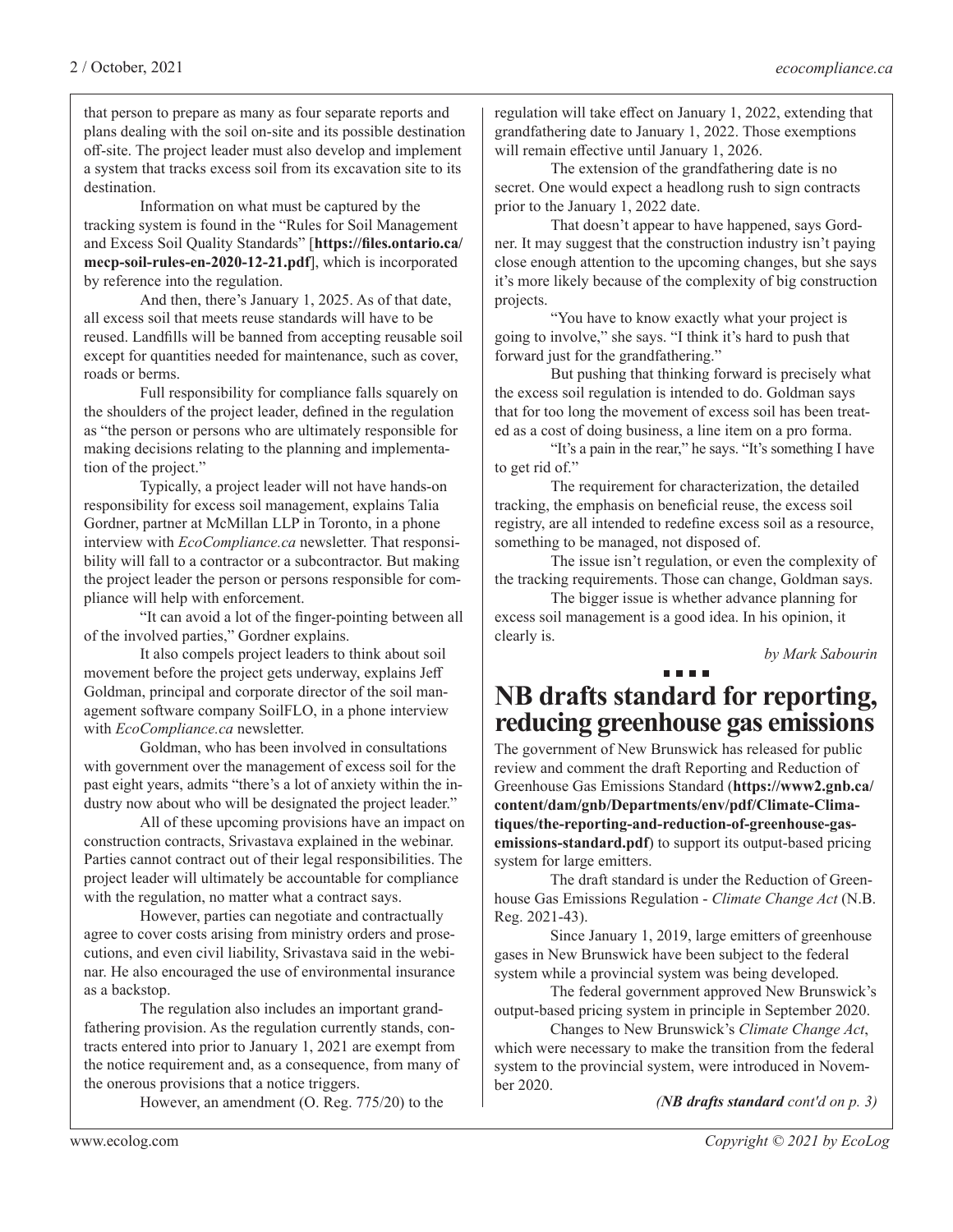# **Progress of Bills, regulations and guidelines**

*Throughout the year, the federal, provincial and territorial governments introduce Bills, bring Acts into force, and draft and file new regulations and guidelines. Among them are:*

#### **NEW BRUNSWICK**

#### **Designated Materials Amendment Regulation (N.B. Reg. 2021-76) under the** *Clean Environment Act*

Amendments to the Designated Materials Regulation (N.B. Reg. 2008-54) establish an extended producer responsibility program for packaging and paper products.

The program transfers responsibility for packaging and paper products waste from local governments and regional service commissions to the producers.

The government says that the program is the first in Atlantic Canada. Similar programs are in place in British Columbia, Saskatchewan, Manitoba, Ontario and Quebec. The amendments took effect on October 14, 2021.

#### **QUEBEC**

#### **Fees Payable with Respect to the Traceability of Excavated Contaminated Soils Regulation (Order of the Minister of the Environment and the Fight Against Climate Change dated 23 September 2021) under the**  *Environment Quality Act*

This regulation prescribes the fees payable when excavated contaminated soils are transported from their site of origin or, in certain cases, from a receiving site, to cover the costs of the implementation, by the Minister of the Environment and the Fight Against Climate Change, of measures for ensuring the traceability of contaminated soils for the purposes of the Traceability of Excavated Contaminated Soils Regulation (O.C. 877-2021).

The fees are payable, if the soils are transported from the site of origin, by the owner of the soils or, if the soils are excavated during work on a linear infrastructure, by the project owner or, if the soils are excavated following an accidental discharge of hazardous materials, by the party causing the discharge and, in certain cases, if the soils are transported from a receiving site, by the site manager.

The regulation takes effect on November 1, 2021 and will be applied in stages.

#### **Draft Recovery and Reclamation of Products by Enterprises Amendment Regulation under the**  *Environment Quality Act*

This draft regulation adds three new categories of products to the Recovery and Reclamation of Products by Enterprises Regulation (R.R.Q., c. Q-2, r. 40.1): agricultural products,

pressurized fuel containers and pharmaceutical products. It also adds new subcategories of products.

In particular, among other things, it:

• postpones and changes the minimum recovery rates applicable to products already covered by the Recovery and Reclamation of Products by Enterprises Regulation • introduces eco-design and circular economy objectives that, if attained, will reduce the required minimum recovery rate • replaces the obligation to pay a sum to the Fund for the Protection of the Environment and the Waters in the Domain of the State in case of failure to attain the minimum recovery

rate by the obligation to implement a remediation program to enhance the recovery and reclamation plan in order to attain that minimum recovery rate in subsequent years

• changes the minimum requirements concerning drop-off centres and services offered in northern communities covered by section 17

• relaxes operating rules for recovery and reclamation programs, auditing of service providers, annual reporting and audit rules.

Comments on the draft regulation, published in *Gazette officielle du Québec, Part 2*, October 13, 2021, will be accepted until November 27, 2021.

#### **YUKON**

#### **Bill 5, the** *Territorial Lands (Yukon) Amendment Act (2021)*

This Bill would amend the *Territorial Lands (Yukon) Act* to provide for the regulation of roads constructed or used to access resources such as mines and minerals and oil and gas.

Bill 5, introduced on October 7, 2021, received second reading on October 14, 2021.

#### **ALCOHOL:**

#### *(NB drafts standard cont'd from p. 2)*

The Reduction of Greenhouse Gas Emissions Regulation provides supporting information for the output-based pricing system.

The draft standard was developed to provide facilities with the necessary information to report their greenhouse gas emissions to the province, and to provide regulated facilities under the New Brunswick output-based pricing system with the necessary information to:

register in the system

• complete and submit a baseline emissions intensity submission

• complete and submit a greenhouse gas emissions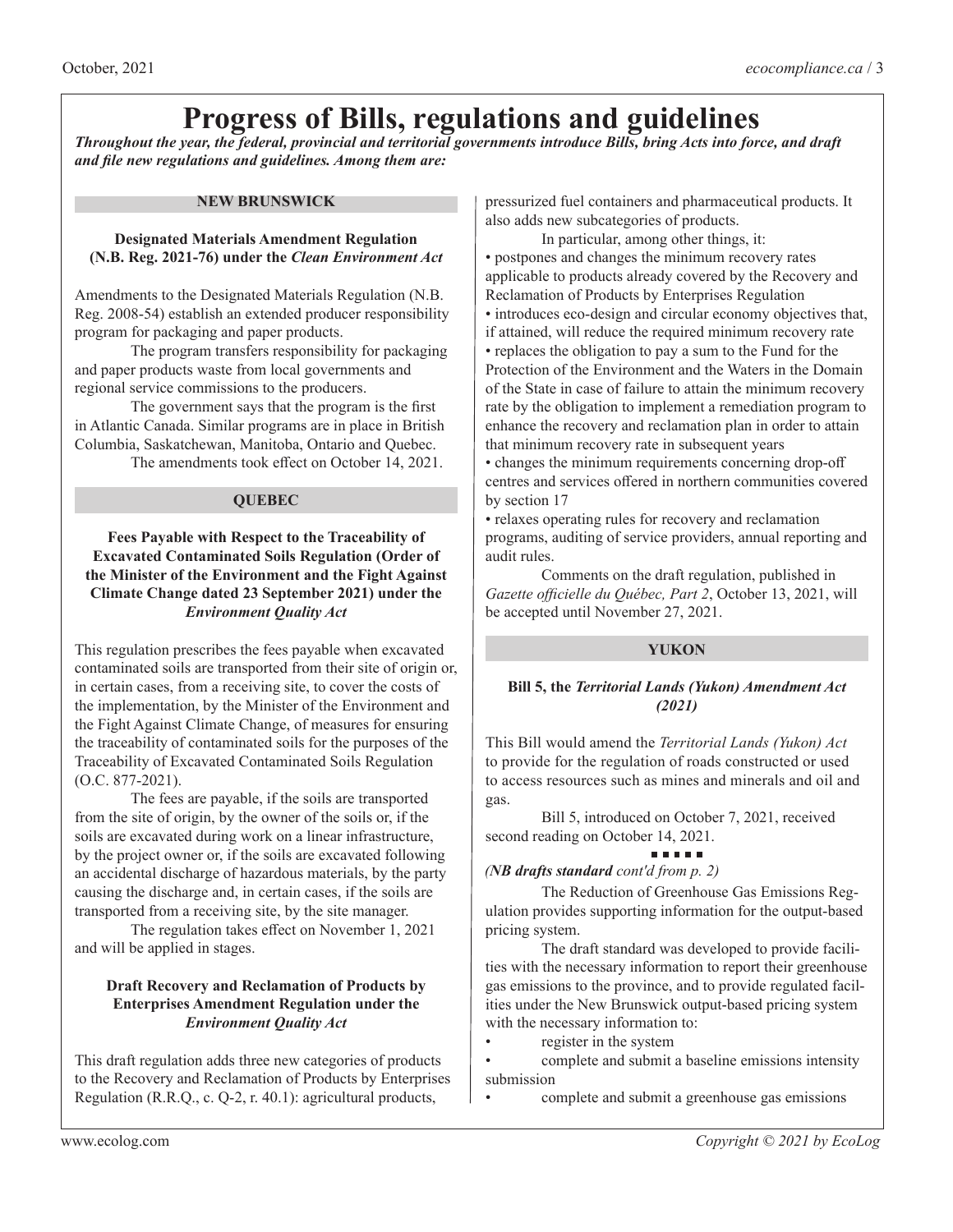#### report

• complete and submit a compliance report.

The New Brunswick output-based pricing system will drive incremental greenhouse gas reductions in the province's industrial and electricity generation sectors. Facilities that emit 50,000 tonnes or more of greenhouse gas emissions annually will be required to participate in the system. Facilities that emit between 10,000 tonnes to 50,000 tonnes may voluntarily opt-in.

The government of New Brunswick anticipates fewer than 20 facilities will participate in the system.

- The draft standard has detailed sections on: • greenhouse gas emissions reporting
- system administration
- quantification of emissions and production data
- baseline emissions intensity submission
- greenhouse gas emissions report
- compliance report
- verification
- record keeping.

Comments on the draft standard may be e-mailed to NBOBPS-STFRNB@gnb.ca by November 5, 2021.

### **Yukon releases draft wetlands policy for final public review**

The Yukon government has released a draft high-level policy on managing the territory's wetlands for final public review.

The "Draft for public review: A policy for the stewardship of Yukon's wetlands" (**https://yukon.ca/sites/yukon. ca/files/env/env-draft-policy-stewardship-yukons-wetlands.pdf**) was produced through a collaborative roundtable process involving over 50 partners, including Yukon First Nations, transboundary Indigenous groups, relevant boards and councils, industry, and environmental and non-governmental organizations.

The draft policy applies to all wetlands in Yukon where the Yukon government has decision-making authority and to all land uses and resource sectors under the control and administration of the Yukon government.

It is intended to guide the Yukon government in the evaluation of proposed projects, the issuance of permits, licences, and authorizations, and in land-use and protected-area planning.

The Yukon government says the draft policy does not change any existing private property rights.

The draft policy directs the Yukon government to work towards:

1. improving knowledge and understanding of Yukon's wetlands

• creating a broad scale territory-wide wetland inventory within five years of policy approval

• supporting detailed inventories where needed

• promoting research on northern wetlands

• promoting public awareness, understanding, and stewardship of wetlands

2. identifying and protecting wetlands of special importance

• applying appropriate mitigation measures during regulatory review processes

• considering appropriate protection measures for listed wetlands of special importance as well as wetlands that meet certain criteria set out in the draft policy

3. managing the impacts of human activities on wetlands by implementing a mitigation hierarchy, by order of preference:

- avoiding impacting wetlands
- minimizing unavoidable impacts
- reclaiming impacted wetlands
- offsetting residual wetland impacts.

The draft policy sets out the following principles to guide decisions about managing the impacts of human activities on wetlands:

• all projects will seek to avoid or minimize the loss of wetland benefits

• loss of wetland benefits is permissible in some circumstances, but cumulative wetland loss must remain below the accepted ecological or management threshold for the watershed • some wetlands warrant more restrictive mitigation controls:

— mitigation requirements are higher for those wetlands in watersheds that already have high loss of wetland benefits

— mitigation requirements are higher for those wetlands that cannot be effectively reclaimed within a reasonable timeframe

• evaluation of proposed mitigation measures is an iterative and adaptive process which recognizes that as these measures progress through the mitigation hierarchy, there is:

— increasing risk of a time lag between lost and recovered wetland benefits

decreased probability of mitigation success

— increased costs of mitigation measures

• best available information, including local and traditional knowledge, is used to guide decisions and this may evolve as more information is available about Yukon's wetlands and their reclamation

• where permanent loss of wetland benefits would result from a specific activity, a higher priority is placed on avoidance and minimization; offsetting loss of wetland benefits may be required

• human activities that result in the removal and loss of wetlands contribute to greenhouse gas emissions, and therefore reducing wetland losses supports the Yukon government's commitment to achieving its emissions targets.

Feedback can be provided by December 3, 2021 either through a survey at **https://ygsurvey.yukon.ca/surveys/2021-wetlands-policy-survey**, or by e-mail to either tyler.kuhn@yukon.ca or amy.law@yukon.ca.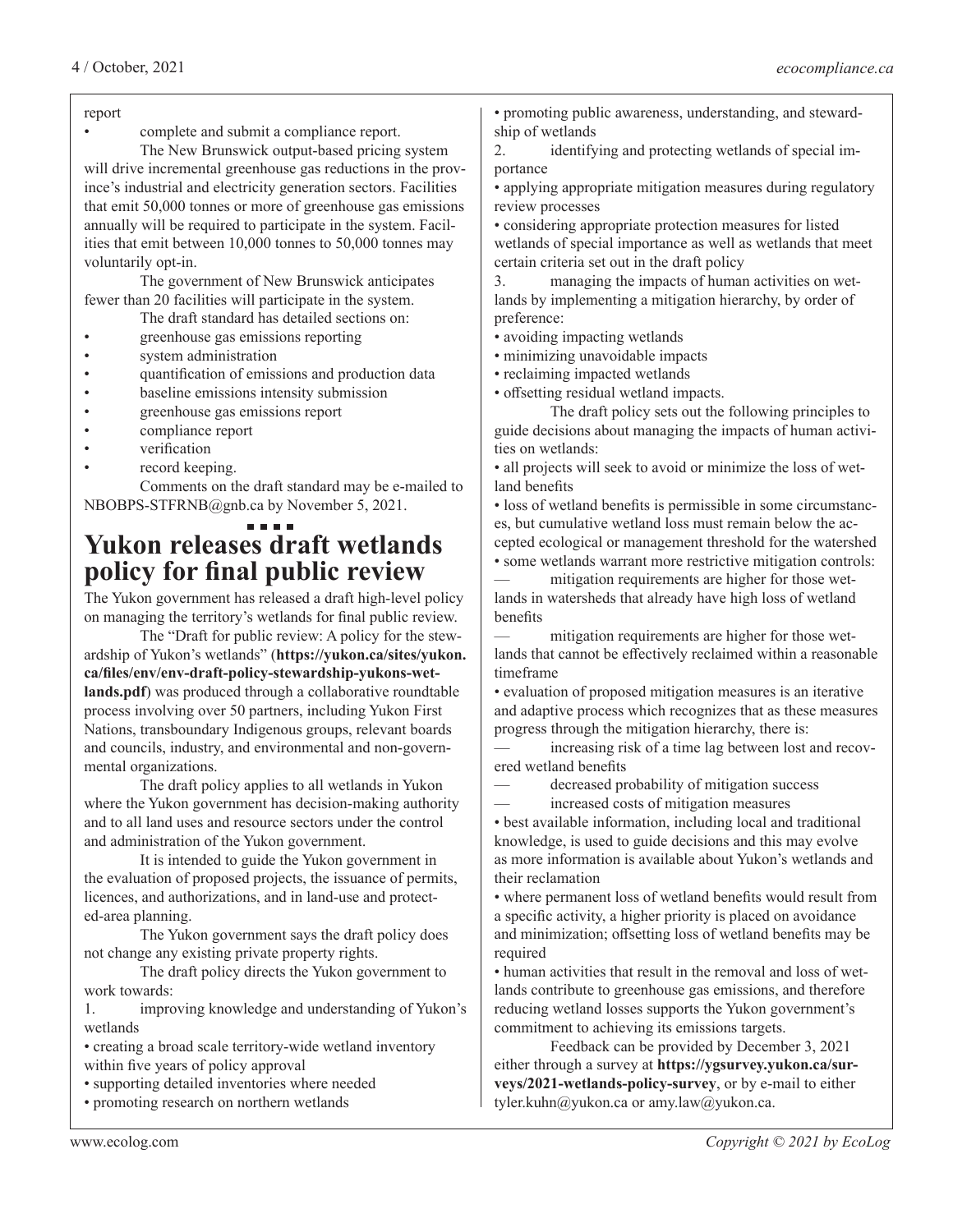## *COMPANIES i n t h e n e w s . . .*

**AV Terrace Bay Inc.** in Ontario was fined \$400,000, plus a victim surcharge of \$100,000, after being found guilty of permitting the discharge of total reduced sulphur that exceeded Ministry of the Environment, Conservation and Parks standards for air discharges, contrary to the province's *Environmental Protection Act*. Through a section 190 Court Order under the Act, AV Terrace Bay Inc. was also required to install a properly functioning electrostatic precipitator and to continue to operate it for at least two years to help reduce the facility's total reduced sulphur air discharges. AV Terrace Bay Inc. owns and operates a paper mill in the Township of Terrace Bay under a ministry approval and under the Technical Standards to Manage Air Pollution. The standards require adherence to prescribed limits for air discharges and for regular reporting of discharge levels. The prescribed limit for discharging total reduced sulphur to air is 27 parts per billion over a 10-minute averaging period. Total reduced sulphur is composed of various volatile oxygenfree sulphur compounds, including hydrogen sulphide and mercaptans. AV Terrace Bay Inc. operates two community ambient monitoring stations 24 hours per day and the air is measured at these locations. Evidence indicates that between July 2 and July 4, 2017, there were 31 exceedances of total reduced sulphur compounds and that between July 6 and July 7, 2017, there were 18 exceedances of total reduced sulphur compounds. AV Terrace Bay Inc. has since made changes to its facility to reduce future total reduced sulphur exceedances. However, the implementation of these changes unexpectedly resulted in more total reduced sulphur exceedances. AV Terrace Bay Inc. acknowledged that these exceedances occurred and were considered an aggravating factor with respect to this fine. *For more information, call 416-325-4000 or 1-800-565-4923.*

**EllisDon Construction Services Inc.** in Alberta was fined a mandatory minimum \$100,000 after pleading guilty to disturbing migratory bird nests without a permit during work at the West Calgary Ring Road project site in June 2019, contrary to clause 6(a) of the federal Migratory Birds Regulations (C.R.C. 1978, c. 1035) under the *Migratory Birds Convention Act, 1994*. EllisDon Construction Services Inc. has also been ordered to develop education material on migratory birds for staff and subcontractors to review onsite during staff orientation. On June 10, 2019, a member of the public discovered bird boxes on the ground and heard chirping. After the bird boxes were reattached to fence posts, it was confirmed that Tree Swallows, a protected migratory bird species, were actively using seven of these boxes. Environment and Climate Change Canada enforcement

officers responded to the complaint by conducting an inspection on an EllisDon worksite, which led to an investigation. During the site inspection, enforcement officers determined that about seven bird boxes had been taken down and subsequently reattached to the fence posts. The enforcement officers also observed several Tree Swallows flying around the site and accessing the bird boxes. The fine is to be paid to the Environmental Damages Fund. As a result of this conviction, the company's name is being added to the Environmental Offenders Registry. *For more information, call 819-938-3338 or 1-844-836-7799.*

## **BC launches \$260-million fiveyear electrification plan**

The British Columbia (B.C.) government and BC Hydro have launched "BC Hydro's Electrification Plan: A clean future powered by water" (**https://www.bchydro.com/ content/dam/BCHydro/customer-portal/documents/corporate/electrification/Electrification-Plan.pdf**) that aims to make it easier and more affordable for people to use more of the province's clean electricity to power their homes and buildings, businesses and vehicles.

BC Hydro plans to invest more than \$260 million to implement the plan over the next five years, including more than \$190 million to promote fuel switching in homes and buildings, transportation and industry, and more than \$50 million to attract new industries to B.C. that are looking for clean power to run their businesses and reduce their carbon footprint.

The plan proposes new programs, and incentives to advance the switch from fossil fuels to clean electricity in homes and buildings, vehicles and fleets, businesses and industry, and attract new energy-intensive industries to B.C.

"When we switch to using clean B.C. electricity, we're actually choosing water power to run our homes, vehicles and businesses instead of gasoline, diesel or natural gas, and that's a smart choice," said Bruce Ralston, B.C.'s Minister of Energy, Mines and Low Carbon Innovation, in a release.

"BC Hydro's electrification plan will help us reduce emissions and keep rates lower, attracting new clean investment and innovation to B.C. and generating economic development and good, sustainable jobs," said Ralston.

The plan offers incentives for fuel switching in industry, as well as strategies and investments to attract new clean industry to B.C., including hydrogen production, carbon capture, synthetic fuel production and data centres.

Actions/investments to promote fuel switching include:

• up to \$26 million for building incentives, including up to \$13 million in 'top-up' offers for residential heat pumps (up to \$3,000 per household), up to \$8 million in support for low-income customers, and over \$5 million in incentives and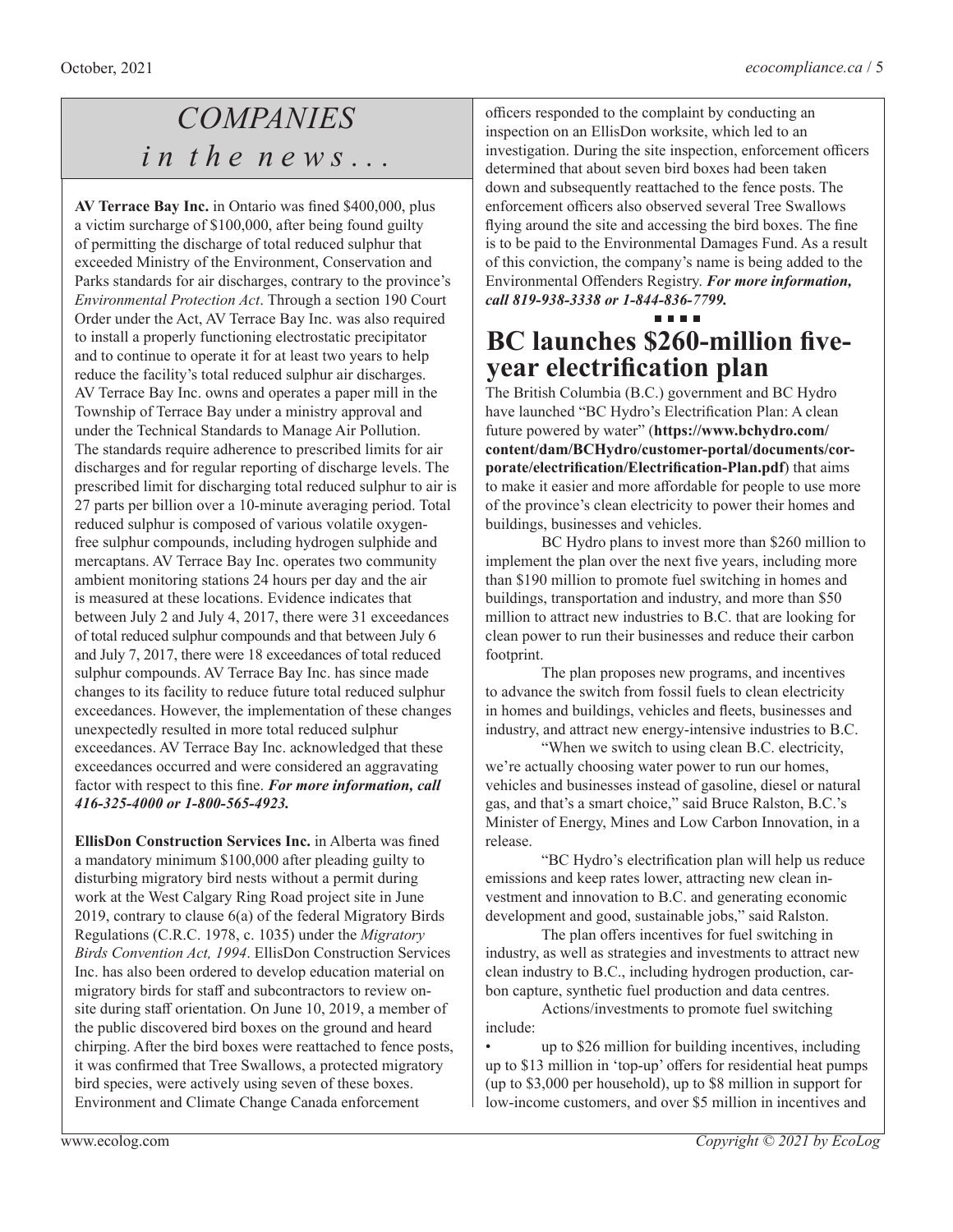#### **QUEBEC**

**Declaration of a special planning zone to permit the development and the continued operation of an engineered landfill on certain lots situated in the territory of Ville de Drummondville**. New Order under the *Land Use Planning and Development Act*. Effective September 22, 2021.

**Réserve de biodiversité du Plateau-du-Lac-des-Huit-Chutes Regulation**. New to our service under the *Natural Heritage Conservation Act*.

**Temporary protection status assigned as Paysage humanisé projeté de L'Île-Bizard**. New Order under the *Natural Heritage Conservation Act*. Effective September 30, 2021. **Temporary protection status assigned as Réserve aquatique projetée du Banc-des-Américains**. New Order under the *Nat-* *ural Heritage Conservation Act*. Effective October 7, 2021.

#### **SASKATCHEWAN**

**The Reclaimed Industrial Sites Regulations**. Subsections 3.1(1), (2), (4), 4.1(1) and (2), and clause 3.1(3)(a) are amended. Subsections  $3.1(5)$  and  $4.1(1.1)-(1.3)$  are added. Effective October 7, 2021.

#### **YUKON**

**Reduction of Single-use Bags Regulation**. New regulation under the *Environment Act*. Effective October 1, 2021. **Order Prohibiting Entry on Certain Lands in Yukon (McGregor Creek)**. Section 3 is amended. Effective September 16, 2021.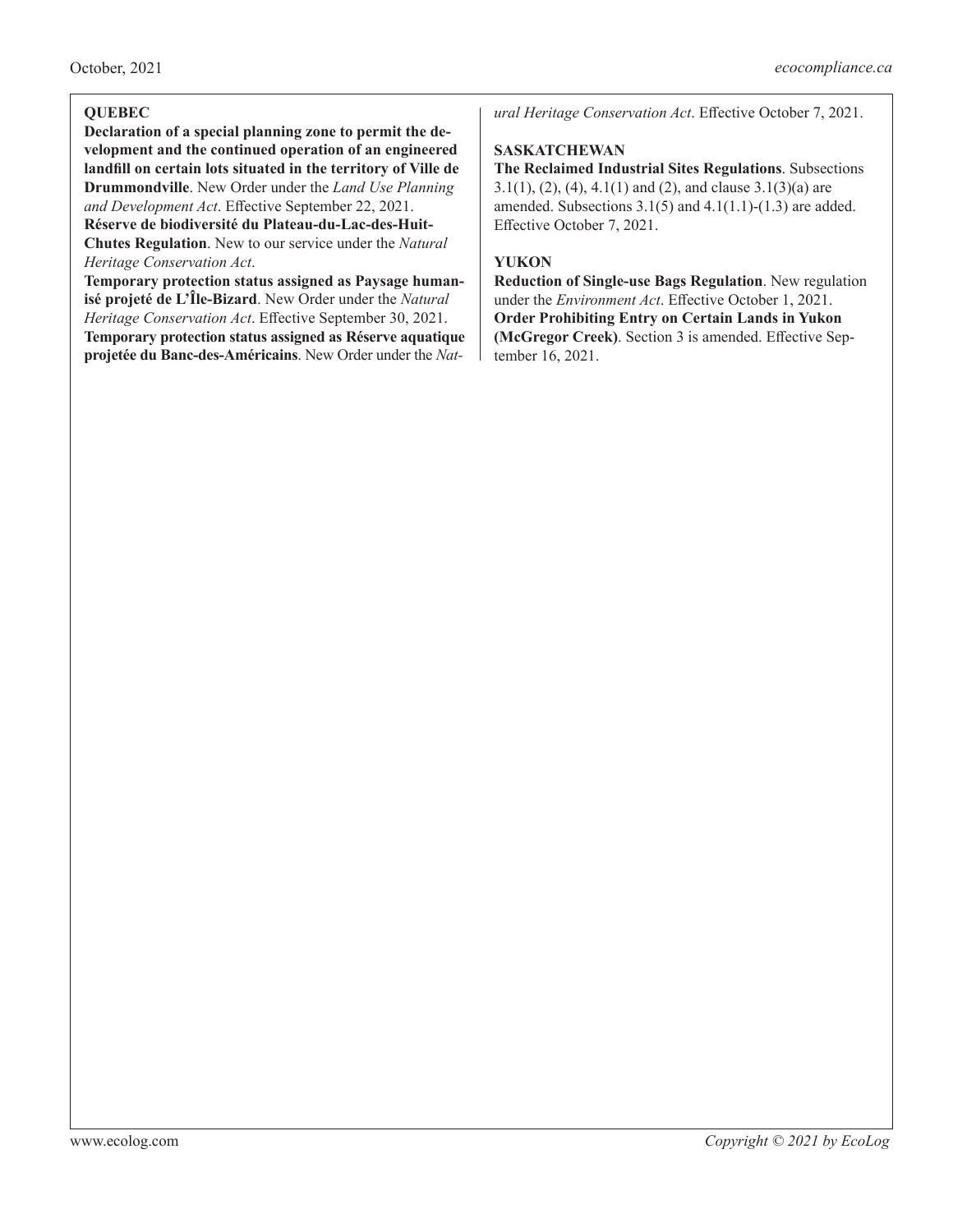October, 2021 update — environment legislation

#### **ALBERTA**

**Critical Infrastructure Defence Regulation**. New regulation under the *Critical Infrastructure Defence Act*. Effective September 29, 2021.

**Municipal Affairs Grants Regulation**. Schedules 6 and 7 are repealed. Effective September 29, 2021.

**Calgary International Airport Vicinity Protection Area Regulation**. Clause 1(c) and Schedule 3 are amended. Subclause  $1(d)(iii)$  is repealed. Section 6, and Schedules 1 and 2 are replaced. Section 8.1, dealing with expiry, is added. Effective September 10, 2021.

**Alberta Energy Regulator Administration Fees Rules**. Clause  $1(d.1)$  is added. Subsections  $3(1)$  and  $(4)$ , and  $6(1)$ and  $(3)$  are replaced. Subsections  $3(2)-(3)$  and  $4(2)$ , and section 5 are amended. Effective September 20, 2021.

#### **CANADA**

**Cargo, Fumigation and Tackle Regulations**. Section 164 and the heading before it are replaced. Effective October 31, 2021.

**Cross-border Movement of Hazardous Waste and Hazardous Recyclable Material Regulations**. New regulation under the *Canadian Environmental Protection Act, 1999*. Effective October 31, 2021.

**Export and Import of Hazardous Waste and Hazardous Recyclable Material Regulations**. Repealed. Effective October 31, 2021.

**Export of Substances on the Export Control List Regulations**. Subsection 6(3), and paragraphs 7(2)(b) and 23(a) are replaced. Schedule 1 is amended. Effective October 31, 2021.

**Interprovincial Movement of Hazardous Waste Regulations**. Repealed. Effective October 31, 2021.

**PCB Regulations.** Paragraph 2(2)(a) is replaced. Effective October 31, 2021.

**PCB Waste Export Regulations, 1996**. Repealed. Effective October 31, 2021.

**Regulatory Provisions for Purposes of Enforcement (***Canadian Environmental Protection Act, 1999***) Designation Regulations**. Item 9 of the schedule is repealed. Effective October 31, 2021.

**Environmental Violations Administrative Monetary Penalties Regulations**. Part 5 of Schedule 1 is amended. Effective October 31, 2021.

**Physical Activities Regulations**. The definition of "hazardous waste" in subsection 1(1) is replaced. Effective October

#### 31, 2021.

**Nuclear Liability and Compensation Regulations**. Item 10 of the schedule is repealed. Effective October 5, 2021.

#### **MANITOBA**

**Designation of Wildlife Lands Regulation**. Subsections 2(9) and 3(2) are replaced. Effective September 29, 2021.

#### **NEWFOUNDLAND AND LABRADOR**

*Independent Appointments Commission Act*. The Schedule is amended. In force September 24, 2021.

#### **NOVA SCOTIA**

*Biodiversity Act*. New Act. In force October 1, 2021.

#### **ONTARIO**

**Transition Plans and Agreements for Programs and Services Under Section 21.1.2 of the Act**. New regulation under the *Conservation Authorities Act*. Effective October 1, 2021.

**Agency Regulation**. New regulation under the *Endangered Species Act, 2007*. Effective September 16, 2021.

**Five-Year Report by Agency Regulation**. New regulation under the *Endangered Species Act, 2007*. Effective September 17, 2021.

**Air Pollution – Discharge of Sulphur Dioxide from Nickel Smelting and Refining Facilities in the Sudbury Area** 

**Regulation**. New regulation under the *Environmental Protection Act*. Effective September 17, 2021, except for section 19, which is effective July 1, 2028.

**Air Pollution Regulation – Local Air Quality**. Subsection 5(2) is added. Effective September 17, 2021.

*Health Protection and Promotion Act*. Clause 97(b) is added. In force October 19, 2021.

**Designation of Area of Development Control Regulation**. Section 1 is replaced. Effective September 10, 2021.

**Community Net Metering Projects Regulation**. New regulation under the *Ontario Energy Board Act, 1998*. Effective September 28, 2021.

**Definitions and Exemptions Regulation** under the *Ontario Energy Board Act, 1998*. Clause 4.0.1(1)(e) is added. Effective September 28, 2021.

**Batteries Regulation**. New to our service under the *Resource Recovery and Circular Economy Act, 2016*. *Technical Standards and Safety Act, 2000*. Section 3.4 is replaced. In force October 19, 2021.